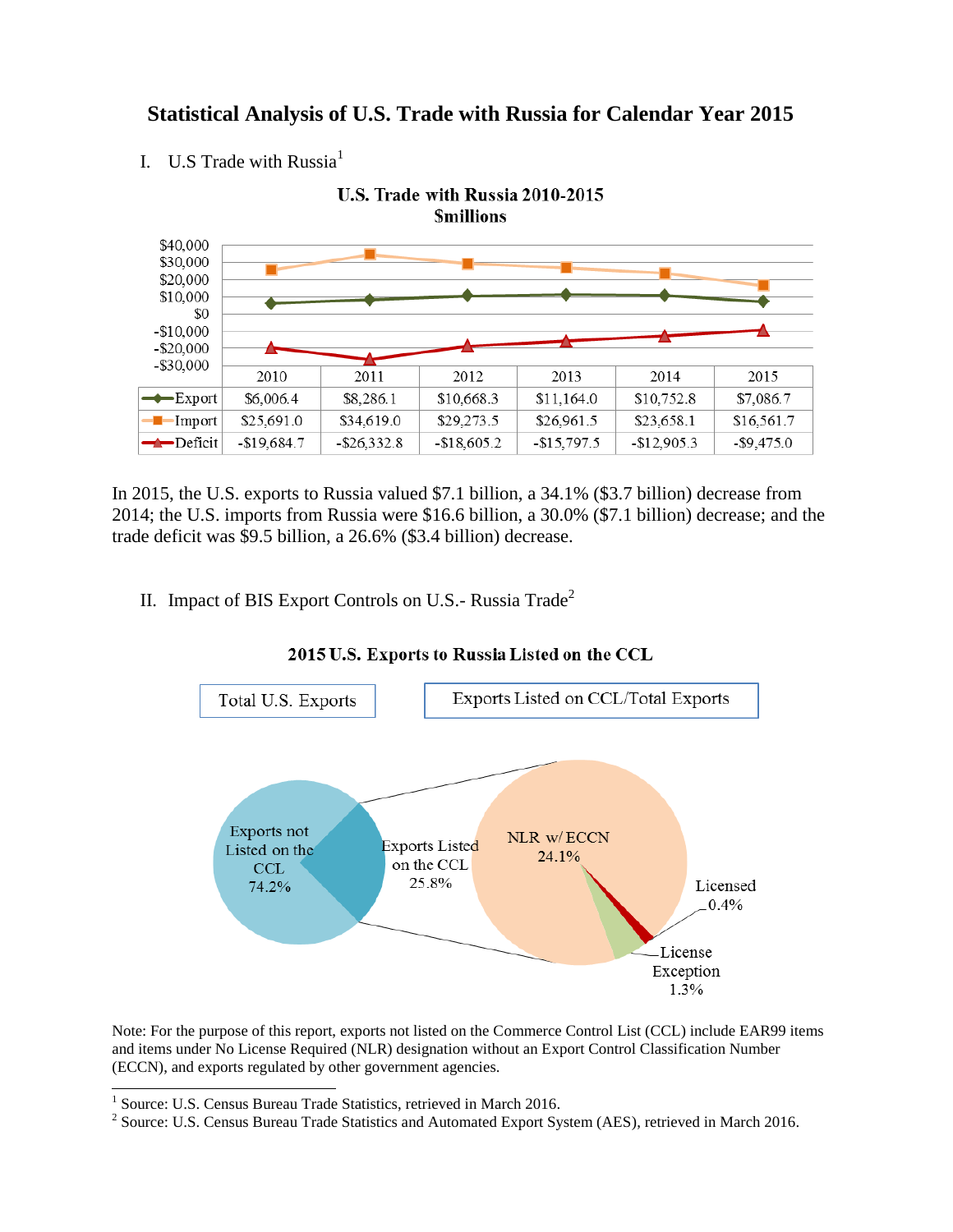Of the \$7.1 billion in U.S. exports to Russia in 2015, only 0.4% required *a BIS license*.

Of the \$1.8 billion in U.S. exports *of items listed on the Commerce Control List (CCL)<sup>3</sup>* in 2015 to Russia, 1.7% required a BIS license.

Of the \$122.1 million in U.S. exports *subject to a BIS license requirement* to Russia in 2015, 75.1% were exported under a BIS license exception.

In 2015, \$91.7 million of U.S. exports to Russia were shipped under a BIS license exception. Of which, 87.0% included encryption commodities, software and technology (ENC), followed by government end users (GOV) at 9.2%.



| <b>ENC</b> | <b>Encryption Commodities, Software and Technology</b> |
|------------|--------------------------------------------------------|
| <b>CIV</b> | Civil End-Users                                        |
| GOV        | Governments, International Organizations               |
| <b>RPL</b> | Servicing and Replacement of Parts and Equipment       |

<sup>&</sup>lt;sup>3</sup> Items listed on the CCL include licensed, license exceptions and NLR with an ECCN & .y 600-series.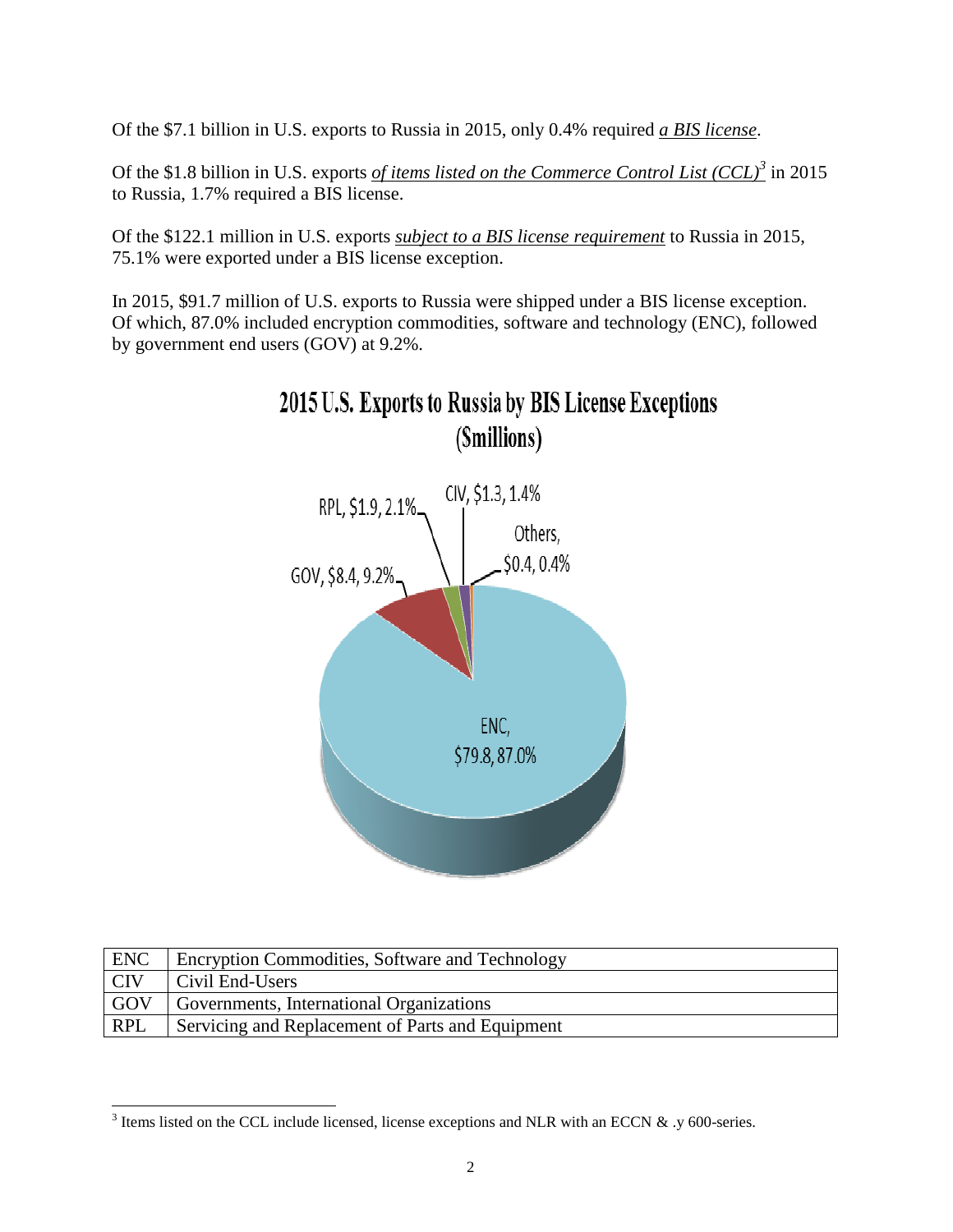## III. 2015 Trends in Exports by ECCN and License Designation<sup>4</sup>

| <b>ECCN</b> | Description                       | Value  |
|-------------|-----------------------------------|--------|
| 9A001       | Aero gas turbine engines          | \$15.8 |
| 9A515       | Spacecraft and related            | \$8.9  |
|             | commodities                       |        |
| EAR99       | Items subject to the EAR that are |        |
|             | not elsewhere controlled          | \$3.2  |
| 3A001       | Electronic components and         |        |
|             | specially designed components     | SO 9   |
|             |                                   |        |

*Top Four Exports by ECCNs to Russia by Value – Licensed (\$millions)*

*Top Four Exports by ECCNs to Russia by Shipment Count – Licensed*

| <b>ECCN</b> | Description                        | Shipment |  |
|-------------|------------------------------------|----------|--|
|             |                                    | Count    |  |
| 9A515       | Spacecraft and related commodities | 27       |  |
| 5A002       | Information security systems,      |          |  |
|             | equipment and "components"         | 18       |  |
| 0A987       | Optical sighting devices for       | 12       |  |
|             | firearms                           |          |  |
|             | Electronic components and          |          |  |
| 3A001       | specially designed components      |          |  |

*Top Four Exports by ECCNs to Russia by Value – License Exception (\$millions)*

| <b>ECCN</b> | Description                       | Value  |  |
|-------------|-----------------------------------|--------|--|
| 5A002       | Information security systems,     | \$78.8 |  |
|             | equipment and "components"        |        |  |
| 9A004       | Space launch vehicles and "space- | \$7.5  |  |
|             | craft"                            |        |  |
| 7A103       | Instrumentation, navigation       | \$1.7  |  |
|             | equipment and systems             |        |  |
| 3A001       | Electronic components and         | \$1.2  |  |
|             | specially designed components     |        |  |

|  |  |  |  | Top Four Exports by ECCNs to Russia by Value $-NLR$ (\$millions) |
|--|--|--|--|------------------------------------------------------------------|
|  |  |  |  |                                                                  |

| <b>ECCN</b>       | Description                      | Value     |
|-------------------|----------------------------------|-----------|
|                   | Aircraft and gas turbine engines |           |
| 9A991             | and "parts" and "components"     | \$1,524.1 |
|                   | Computers, "electronic           |           |
| 4A994             | assemblies" and related          | \$33.6    |
|                   | equipment                        |           |
| 5A992             | Equipment not controlled by      | \$29.9    |
|                   | 5A002                            |           |
| 2B99 <sup>c</sup> | Specific processing equipment    | S21 4     |

 4 Source: AES, retrieved in March 2016.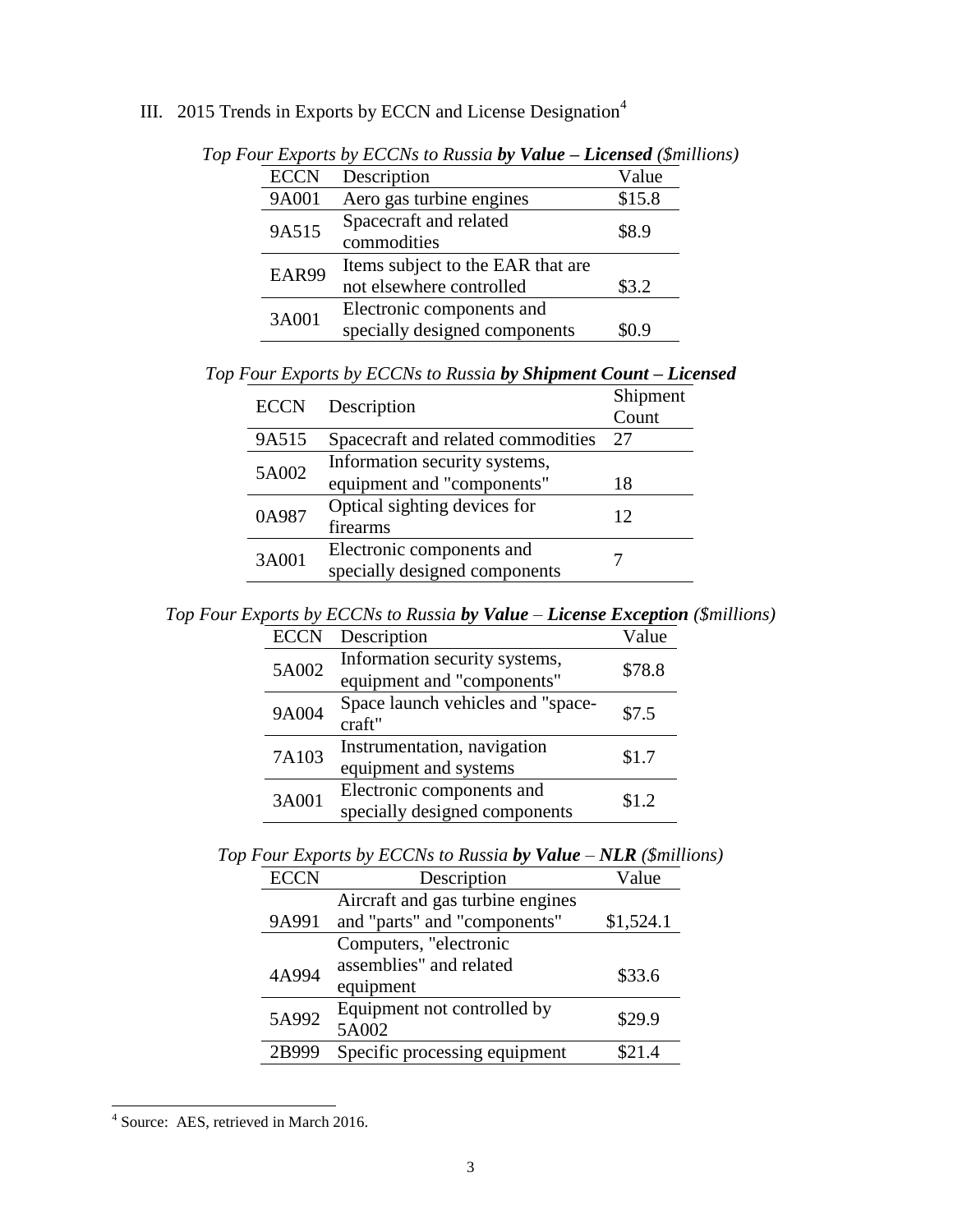IV. Analysis of U.S.- Russia Trade in Advanced Technology Products (ATP)<sup>5</sup>



U.S. ATP Trade with Russia 2010 - 2015 **Smillions** 

In 2015, the U.S. ATP exports to Russia valued \$2.5 billion, a 20.6% (\$658.0 million) decrease from 2014; the U.S. imports from Russia were \$1.3 billion, a 6.2% (\$77.0 million) increase; and the trade surplus was \$1.2 billion, a 37.5% (\$735.0 million) decrease.

| <b>ATP Category</b>          | 2010 | 2011 | 2012  | 2013  | 2014  | 2015  | % of the<br>Total | % change<br>from $2014$ |
|------------------------------|------|------|-------|-------|-------|-------|-------------------|-------------------------|
| Biotechnology                | 46   | 56   | 72    | 71    | 69    | 47    | 1.8%              | $-31.9%$                |
| Life Science                 | 191  | 255  | 329   | 299   | 276   | 185   | 7.3%              | $-33.0%$                |
| Opto-Electronics             | 24   | 19   | 18    | 28    | 29    | 31    | 1.2%              | 6.9%                    |
| Information & Communications | 187  | 241  | 474   | 269   | 244   | 223   | 8.8%              | $-8.6\%$                |
| Electronics                  | 47   | 63   | 70    | 67    | 73    | 72    | 2.8%              | $-1.4%$                 |
| Flexible Manufacturing       | 102  | 94   | 66    | 95    | 109   | 41    | 1.6%              | $-62.4%$                |
| <b>Advanced Materials</b>    | 23   | 35   | 34    | 25    | 35    | 15    | 0.6%              | $-57.1%$                |
| Aerospace                    | 274  | 736  | 1.483 | 1.951 | 2.357 | 1.920 | 75.5%             | $-18.5%$                |
| Weapons                      |      | 2    | 3     | 2     | 3     | 0     | $0.0\%$           | $-100.0\%$              |
| Nuclear Technology           | 55   | 52   | 16    | 54    | 5     | 9     | 0.4%              | 80.0%                   |
| <b>Grand Total</b>           | 950  | 949  | 1.554 | 2.860 | 3.200 | 2.542 | 100.0%            | $-20.6%$                |

| U.S. ATP Exports to Russia 2010-2015 (\$millions) |  |  |  |  |  |
|---------------------------------------------------|--|--|--|--|--|
|---------------------------------------------------|--|--|--|--|--|

The largest categories of U.S. ATP exports to Russia in 2015 were comprised of Aerospace at \$1.9 billion, 75.5% of the total ATP exports; Information & Communication at \$223.0 million, 8.8% of the total, and Life Science at \$185.0 million, 7.3% of the total.

Compared with 2014, there were increases of 80.0% in Nuclear Technology and 6.9% in Opto-Electronics exports.

 $\overline{a}$ 

<sup>&</sup>lt;sup>5</sup> Source: U.S. Census Bureau Trade Statistics, retrieved in March 2016.

Advanced Technology Products: about 500 of some 22,000 commodity classification codes contain products from a recognized high technology category (e.g., biotechnology).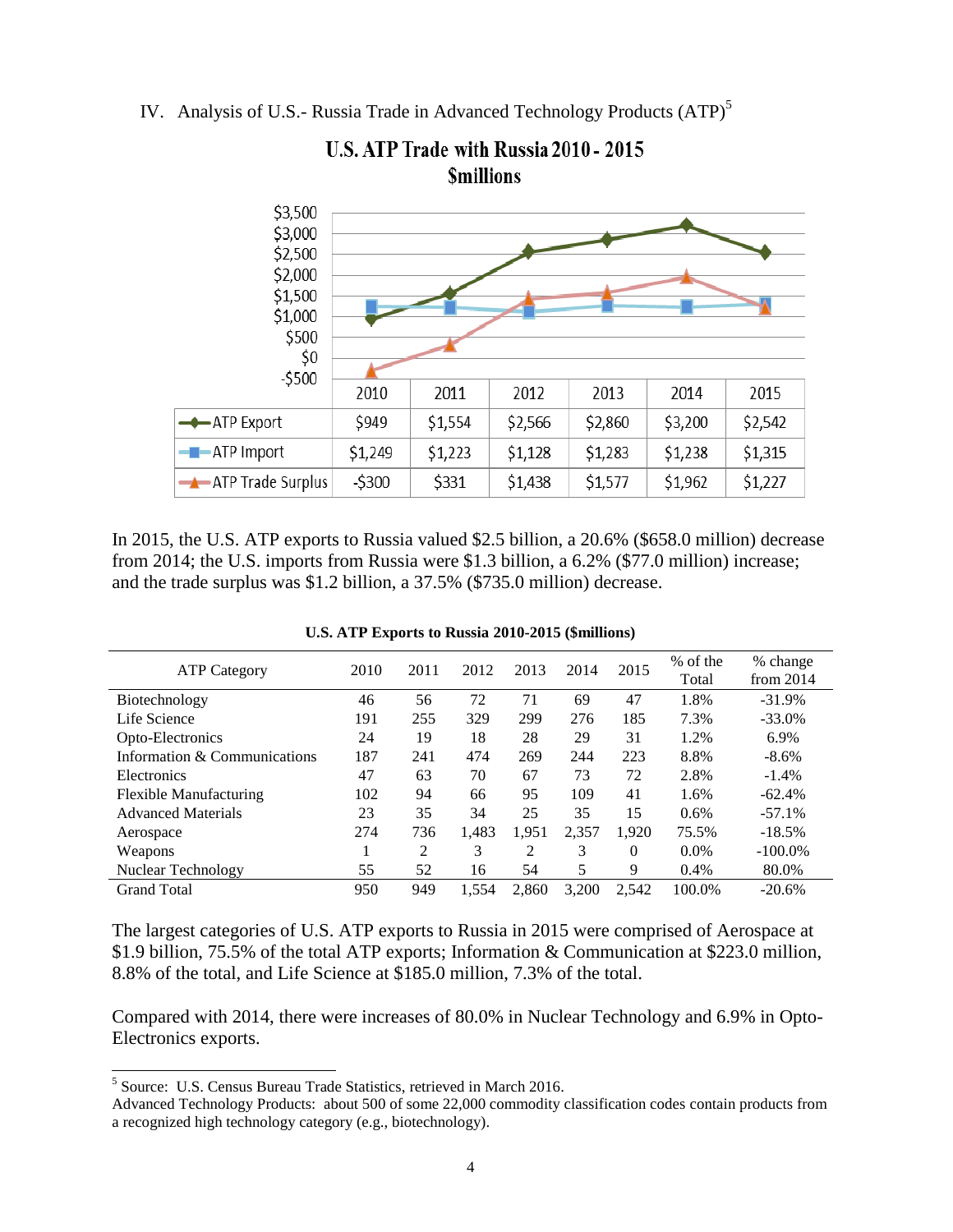In 2015, there were large decreases in eight out of the ten ATP categories, with decreases of 100.0% in Weapons<sup>6</sup> and 62.4% in Flexible Manufacturing exports.

In 2015, 35.9% (\$2.5 billion) of U.S. exports to Russia were considered ATP items. Of these, 0.9% required *a BIS license*.

Of the \$104.9 million in U.S. *ATP exports subject to a BIS license requirement* to Russia in 2015, 78.2% were exported under a license exception.

V. 2015 Trends in Russia Licensing<sup>7</sup>



**Licenses for Tangible Items, Software and Technology for Russia by Count 2011-2015**

 $\overline{a}$ <sup>6</sup> The ATP category for weapons includes items of "Optical, photographic, cinematographic, measuring, checking, precision, medical or surgical instruments and apparatus; parts and accessories" in addition to "Arms and ammunition, parts and accessories thereof."

<sup>&</sup>lt;sup>7</sup> Source: CUESS, retrieved in March 2016.